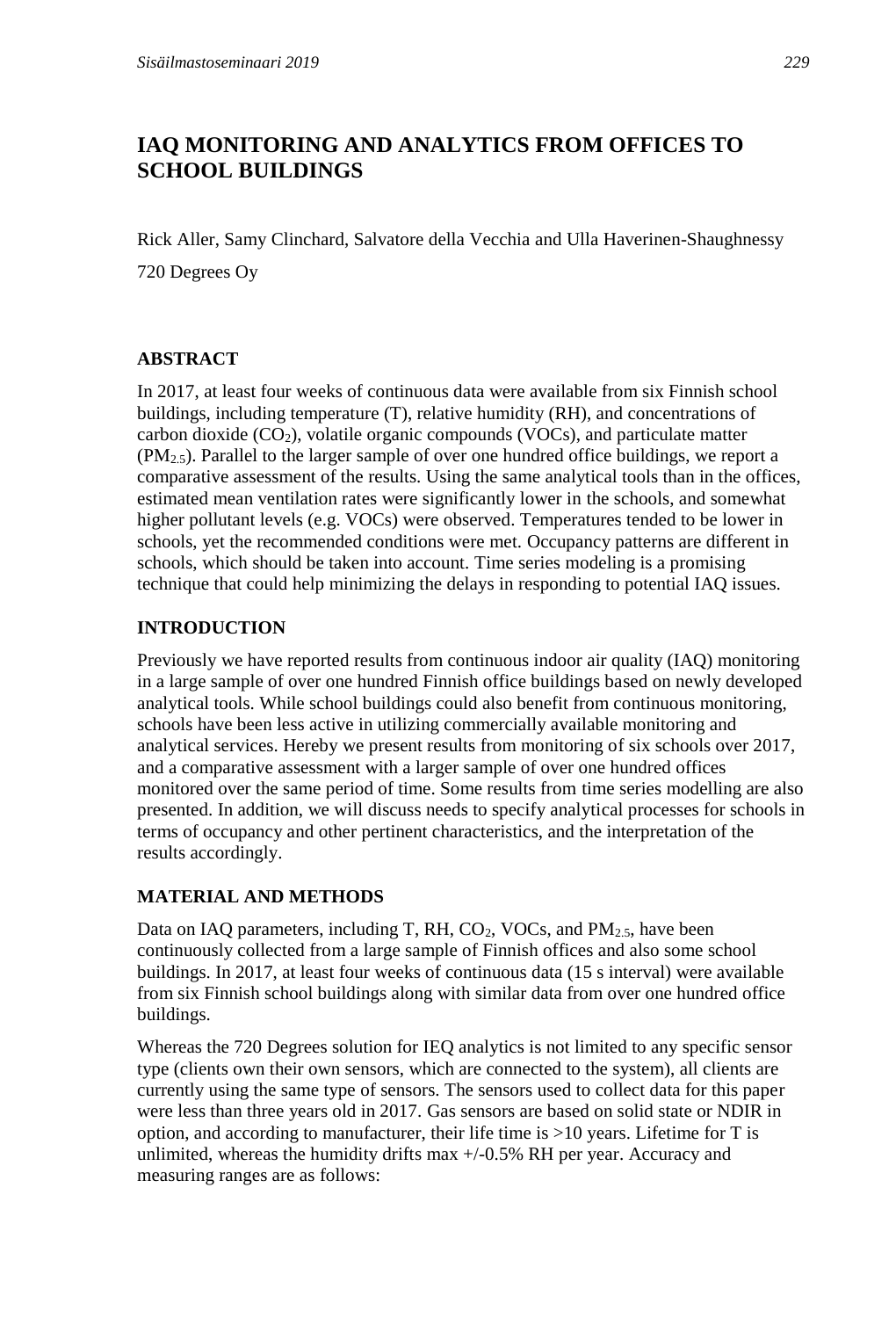- Temperature:  $+/-0.3^{\circ}$  C, resolution 0.1° C, range from 0° to  $+50^{\circ}$  C.
- Relative Humidity:  $+/-3\%$ , measuring range: 10% to 90%, resolution 1%.
- $CO_2$ : +/-100 ppm & 15% (50ppm & 2% in NDIR) at 25°C and 1013mbar, measuring range: 390 to 3500 ppm (2000ppm in NDIR), 10 ppm resolution.
- VOCs:  $+/-0.1$  ppm & 15% (Formaldehyde equivalent). Max 300ppm, 0.01 ppm resolution. Above accuracies require the probe to be associated with active air renewal.

VOCs sensors are being converted to a newer model that displays mass concentration (µg/m3) and is ISO 16000-29 TVOC compliant. In the future, also previously collected data can be converted to mass concentration. However, the results in this paper are still based on non-converted data in ppb. The interpretation of the VOCs data is therefore mainly based on relative differences, however, it is also noted that some guideline values exists for TVOCs in ppb. /1/

With respect to each monitored parameters, both 8-hour (corresponding to typically occupied hours) and 24-hour mean, minimum, and maximum values as well as standard deviations were calculated.

Ventilation rates were estimated based on  $CO<sub>2</sub>$  concentrations using the peak approach as described in a previous paper  $/2$ . CO<sub>2</sub> generation rates were based on Persily & Jonge  $(2017)$  /3/. It should be noted that  $CO<sub>2</sub>$  generation rates are lower for children and adolescents than for adults.

Material emissions were detected based on methodology described by della Vecchia et al. using VOCs detected from night time series (weekdays between 4 pm and 8 am) /4/. Both number of days with ME detected and maximum concentrations for ME were included in the analyses. These results will be reported more detailed elsewhere.

Statistical analyses were done with IBM SPSS Statistics version 24, including descriptive statistics and generalized linear mixed modelling (GLMM), where building id and sensor (node) id were used as subjects variables, and the month of the year as a fixed effect.

In addition, times series analyses were conducted. An aim of time series modelling is to be able to use the historical IAQ data to forecast future trends. Thus far, analytical procedures for indoor  $PM_{2.5}$  have been developed. Indoor  $PM_{2.5}$  is largely dependent on outdoor  $PM_{2.5}$ , and an example using four latest indoor and outdoor hourly average values is included in this study. The model is based on Random Forest for regression and is used to predict the next hour PM value. The training set consists of data from schools during Jan - Nov 2017 and the test set consists of data from Dec 2017.

With these analyses we seek information that can be used to sustain good indoor climate for building occupants. Ultimately, the large amount of high resolution data collected over long period of time has to be translated into meaningful information, so that the results can be used to improve indoor environments proactively.

## **RESULTS AND DISCUSSION**

Table 1 shows descriptive statistics for offices (combined) and for each school separately. The results are shown as an 8-hour averages during the weekdays, which is more relevant than 24-hour averages for offices and also for schools. It can be seen that T and RH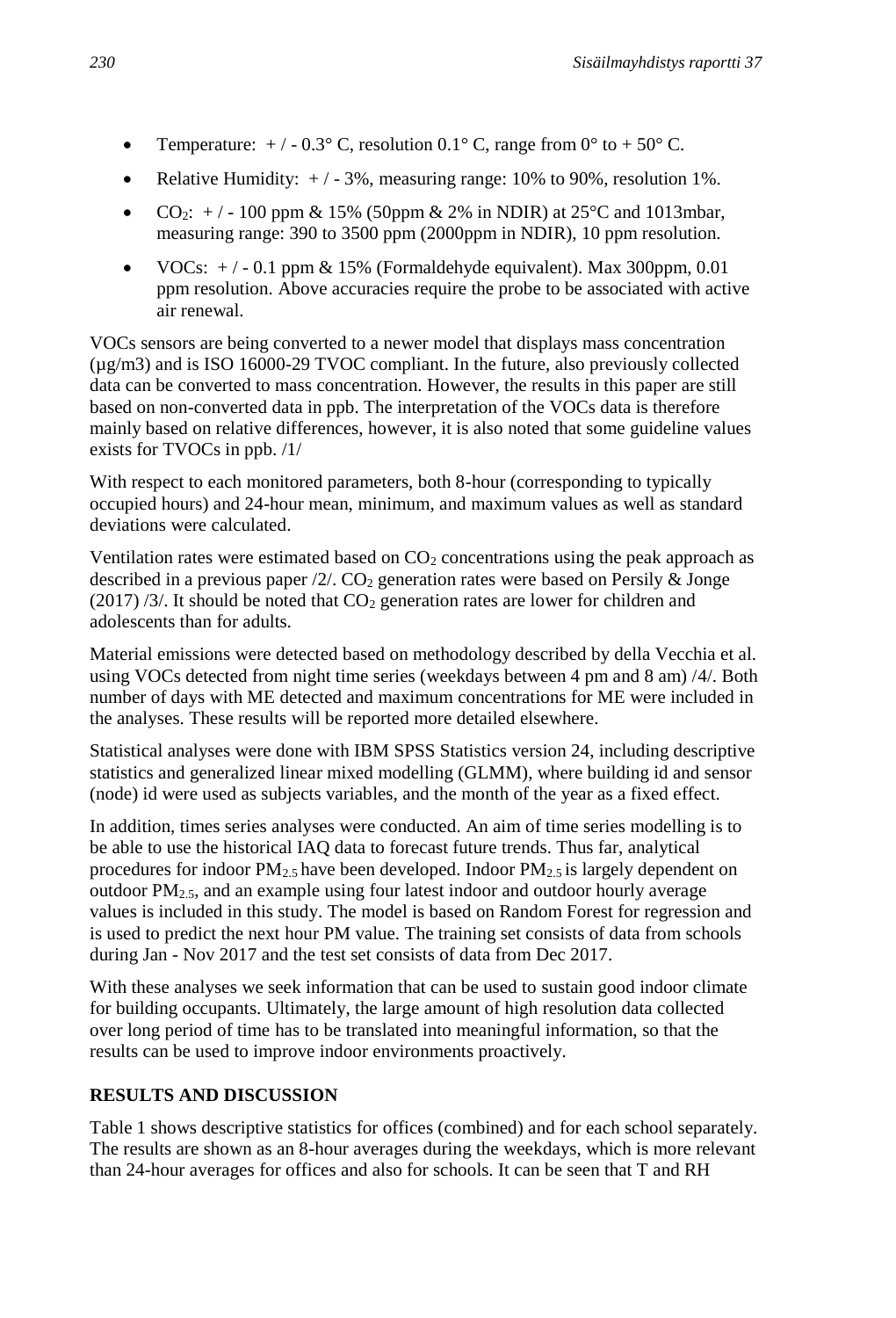values are comparable and satisfactory both in offices and the sample of schools monitored. However, temperatures tended to be lower in the schools throughout the year.

|                              | Temperature<br>[oC] | Relative Humidity<br>$\lceil\% \rceil$ | Ventilation rate<br>$[1/s$ -person] | <b>VOCs</b><br>[ppb] |
|------------------------------|---------------------|----------------------------------------|-------------------------------------|----------------------|
| <b>Offices</b><br>(combined) | 22.5(1.7)           | 27.2(11.7)                             | 39.2 (22.0)                         | 155.6 (340.8)        |
| School 1                     | 22.1(1.5)           | 28.8(11.1)                             | 19.2(12.0)                          | 312.6 (441.2)        |
| School 2                     | 21.6(0.9)           | 29.4 (11.7)                            | 18.8 (15.4)                         | 273.7 (423.9)        |
| School 3                     | 22.1(1.1)           | 26.3(12.2)                             | 11.0(5.4)                           | 334.7 (7694.9)       |
| School 4                     | 22.0(1.3)           | 31.5(11.3)                             | 25.8(12.4)                          | 329.8 (371.0)        |
| School 5                     | 21.4(1.3)           | 23.5(4.7)                              | 25.1(21.4)                          | 67.9 (76.4)          |
| School 6                     | 21.7(1.5)           | 32.2 (13.5)                            | 19.2(15.0)                          | 45.5(65.7)           |

*Table 1. Descriptive statistics for 8h average (SD) throughout 2017 (occupied time).*

Ventilation rates are exceeding recommended minimum ventilation rates in all buildings. However, estimated mean ventilation rates were significantly lower in the schools. Standard deviation values indicate that the ventilation rates could occasionally fall below the action limit of 6 l/s-person /4/ at least in some classrooms.

As expected, the concentrations of VOCs vary largely and the distribution of the values is skewed with some extreme values. Therefore, a logarithmic transformation was performed before further analyses, resulting in normally distributed data. Somewhat higher pollutant levels were observed in most of the schools as compared to the offices.

School hours in Finland are often less than eight hours long, which could result in some uncertainty with respect to estimating parameters that are influenced by occupancy patterns (such as thermal conditions and indoor sources of pollutants). It is also noted that in addition to night time, limited occupancy and operation of heating and ventilation systems during the weekend and summer time results in conditions that are not representative of normal use.

The following analyses were focused on temporal and spatial (room level) variations. Figure 1 shows results from School 3 that had the lowest ventilation rates. Summer months (from June to August) are not representative of the building use and should be neglected.

It appears that the monthly average values are above 6 l/s-person action limit throughout the year. With respect to daily values, a total of 606 values were estimated (for nodes 1-6, the number of days with estimated ventilation rates were as follows: 45, 154, 103, 113, 37, 154, respectively). The number of days when ventilation rates were below 6 l/sperson was 25 (for nodes 1-6: 1, 3, 3, 3, 14, 1, respectively). Thus revealing one location (zone) where ventilation rates were below the action limit quite frequently, 14 out of 37 days estimated.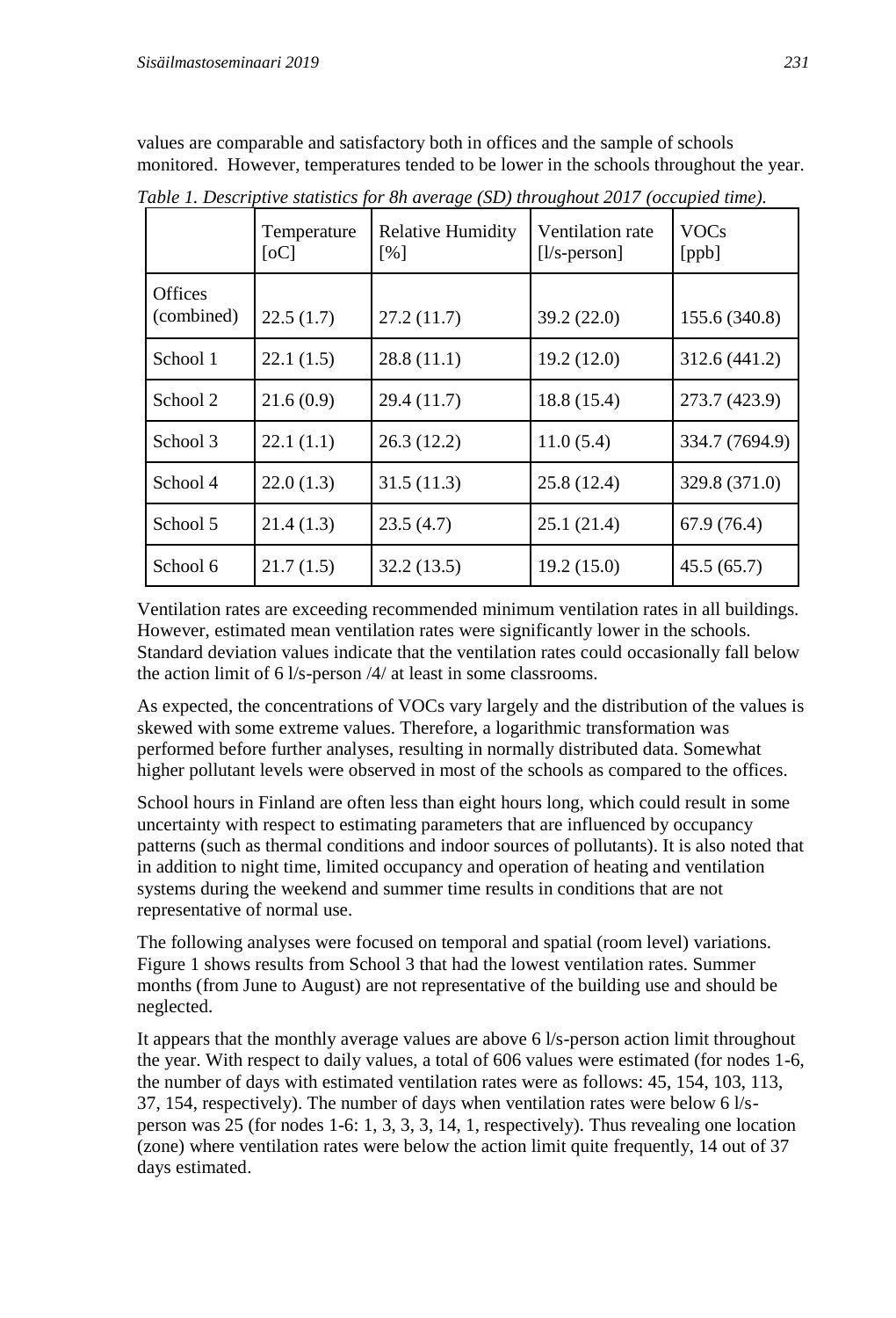

*Figure 1. Estimated ventilation rates (l/s-person) by month in School 3.*

Figure 2 displays monthly VOCs concentrations using log-transformed data. It seems that School 1 has an increasing trend throughout the year, whereas the opposite (decreasing) trend is seen for School 6. For School 3, first part of the year is decreasing, followed by an increasing trend for second half (could be attributed to refurbishment over the summer). For School 4, the levels remain relatively high throughout the year.



*Figure 2. Monthly average VOCs concentrations.*

However, there exists some variability within the schools. For example in School 4 (see Figure 3), some classrooms have decreasing trends and some other classrooms increasing trends (higher variability during the first half of the year). There was a weak ( $r = -(0.2 - 1)$ 0.3)), but statistically significant negative correlation between ventilation rates and VOCs concentrations, indicating that lower ventilation rates corresponded with higher VOCs concentrations.